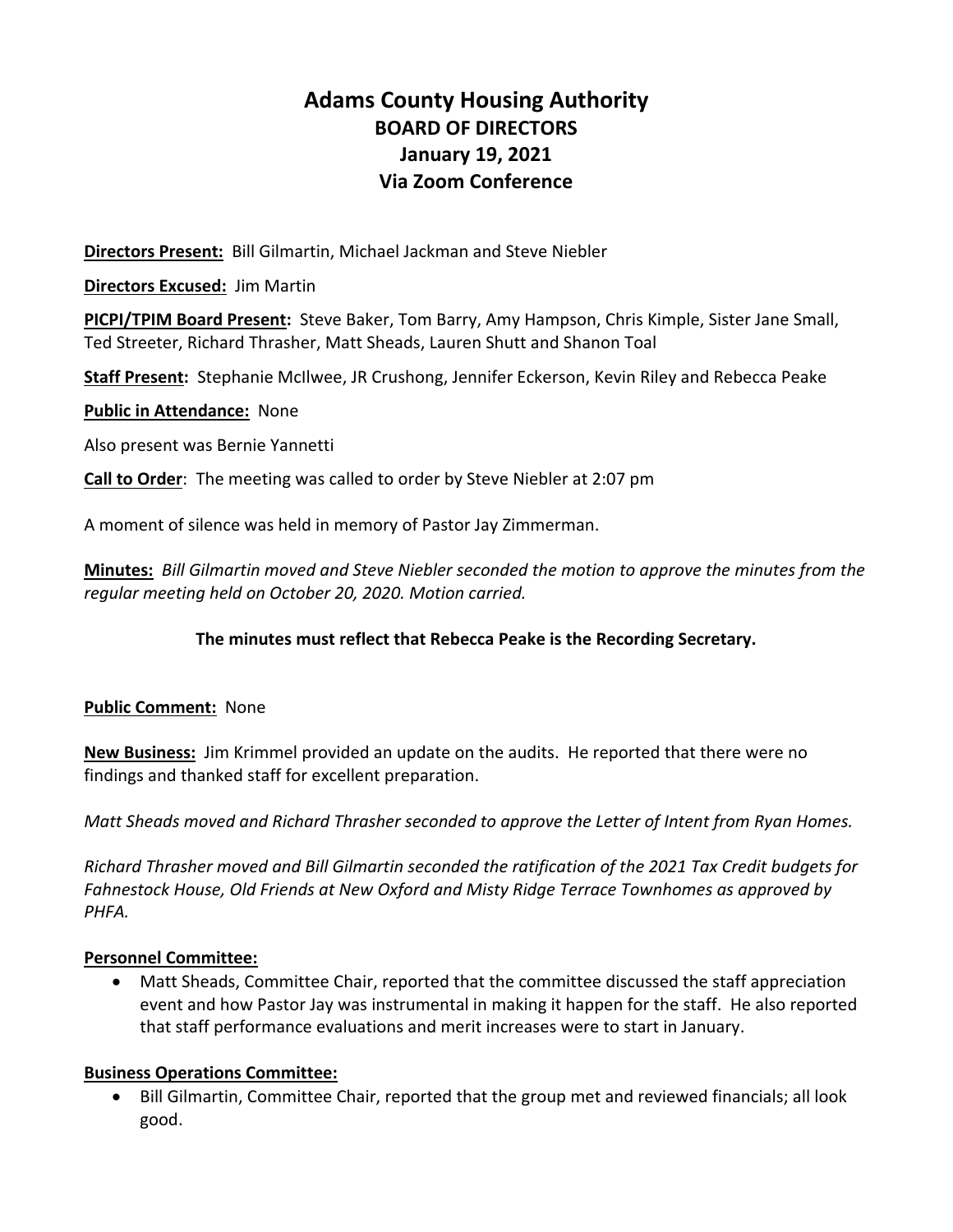**Grant Summary:** The HUD 2020 Family Self‐Sufficiency Program (for 2021 calendar year), was approved (and received) with no increase.

**Loan Summary:** The original loan for repointing of the building was for was \$88,286.11; the current balance as of 12/31/2020 is \$50,090.88.

### **HCV (Housing Choice Voucher):**

- 50% through fiscal year with total expenses at 53% of budgeted amount; cash flow YTD is \$48,638.90
- 610 Available vouchers; 513 total vouchers (under contract)
- 190 on waiting list; 23 applicants currently being processed. Starting to pull and accept applications; currently a 12‐month wait.
- 8 vouchers issued, but not yet leased
- 16 new admissions YTD
- 140 HQS inspections completed (October-December)
- 25 FSS participants; 21 accounts with escrow balances (10 active); 1 graduate with a \$13,944 disbursement who is purchasing a home with a USDA mortgage.

### **Harold Court:**

- 50% through fiscal year with total expenses at 44% of budgeted amount; cash flow YTD is \$18,212.
- 95% occupancy year to date; currently no vacancies.
- 67 applicants on waiting list
- Maintenance costs are increased due to the purchase of 3 HVAC units and associated parts in September 2020.

### **McIntosh Court:**

- 50% through fiscal year with total expenses at 40% of budgeted amount; cash flow YTD is \$8,989
- 81% occupancy year to date
- 22 applicants on waiting list; 7 2-bedrrom and 15 3-bedroom
- 2 vacancies, these unit are hard to fill due to location

## **Supportive Housing Program:**

- 50% through fiscal year with total expenses at 43% of budgeted amount; cash flow YTD is \$7,362
- 89% occupancy year to date
- 1 vacancy
- Processing applicant from SCCAP

### **Management Financials:**

- 50% through the fiscal year with total expenses at 51%; cash flow YTD is \$20,362. Difference is due to lack of rent from Housing Choice Voucher program.
- Income is from management fees and HCV fees (20% and \$7.50 for accounting). Expenses look high due to grant disbursements.
- $\bullet$  \$3,750 is owed to PICPI Business (Operating) Account
	- o This ledger makes rent concessions for the HCV program